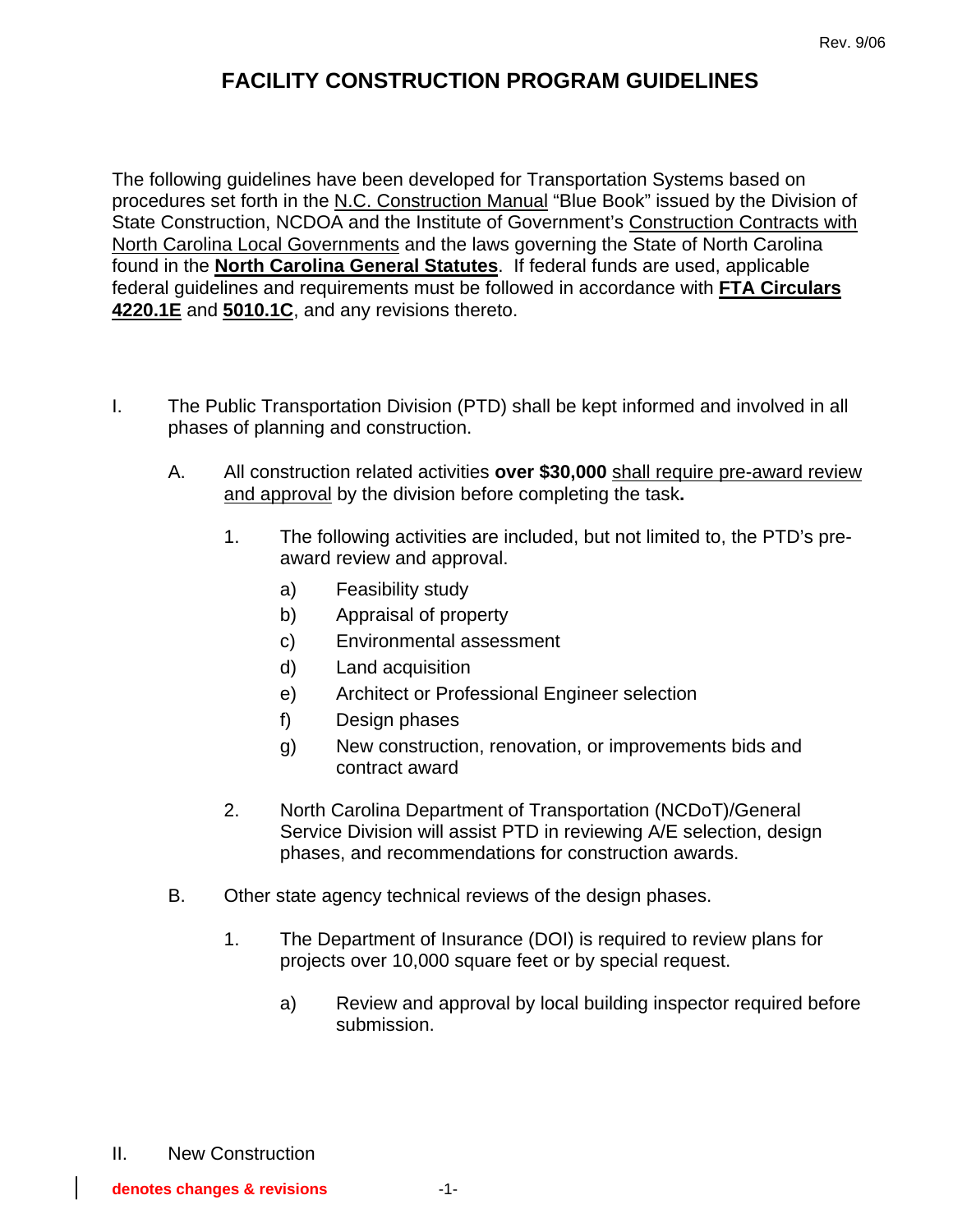- A. Planning activities
	- 1. Local Prerequisites
		- a) Any actions required by local entities, i.e. county commissioners, city council, governing board, prior to application for funding to the PTD.
	- 2. Project Funding
		- a) Transit system (project) requests funding assistance from PTD.
		- b) Funding approval by DoT Board of Transportation.
			- 1) New construction or large renovations– phased funding
				- (a) Phase I may include funding for feasibility study, environmental study, appraisal, survey fees, attorney fees, and A & E.
				- (b) Phase II and III funded after Phase I completed. May included funds for land purchase, A & E, and construction.
			- 2) Small renovation projects will be funded in full.
		- c) Agreement and budget issued by PTD to project (grantee).
			- 1) Project to return signed agreement to PTD.
		- d) The agreement will be signed by DoT and an executed copy returned to the project.
	- 3. Feasibility Study
		- a) Consulting firm may be retained to determine what course of action to obtain a facility is appropriate. Study may include comparisons on site location and new construction vs. purchase and renovation.
		- b) Study will analyze current needs and anticipated future needs.
	- 4. Site Selection
		- a) Consulting firm may be retained to compare various properties to determine the most suited location.
		- b) Commercial Real Estate firm may also be retained to locate property or facility.
	- 5. Environmental Review (for new construction or building purchases)
		- a) All building sites must be evaluated and assessed to determine impact, if any, on wetlands, streams, high quality biotic communities, and federally protected threatened or endangered species and their habitats.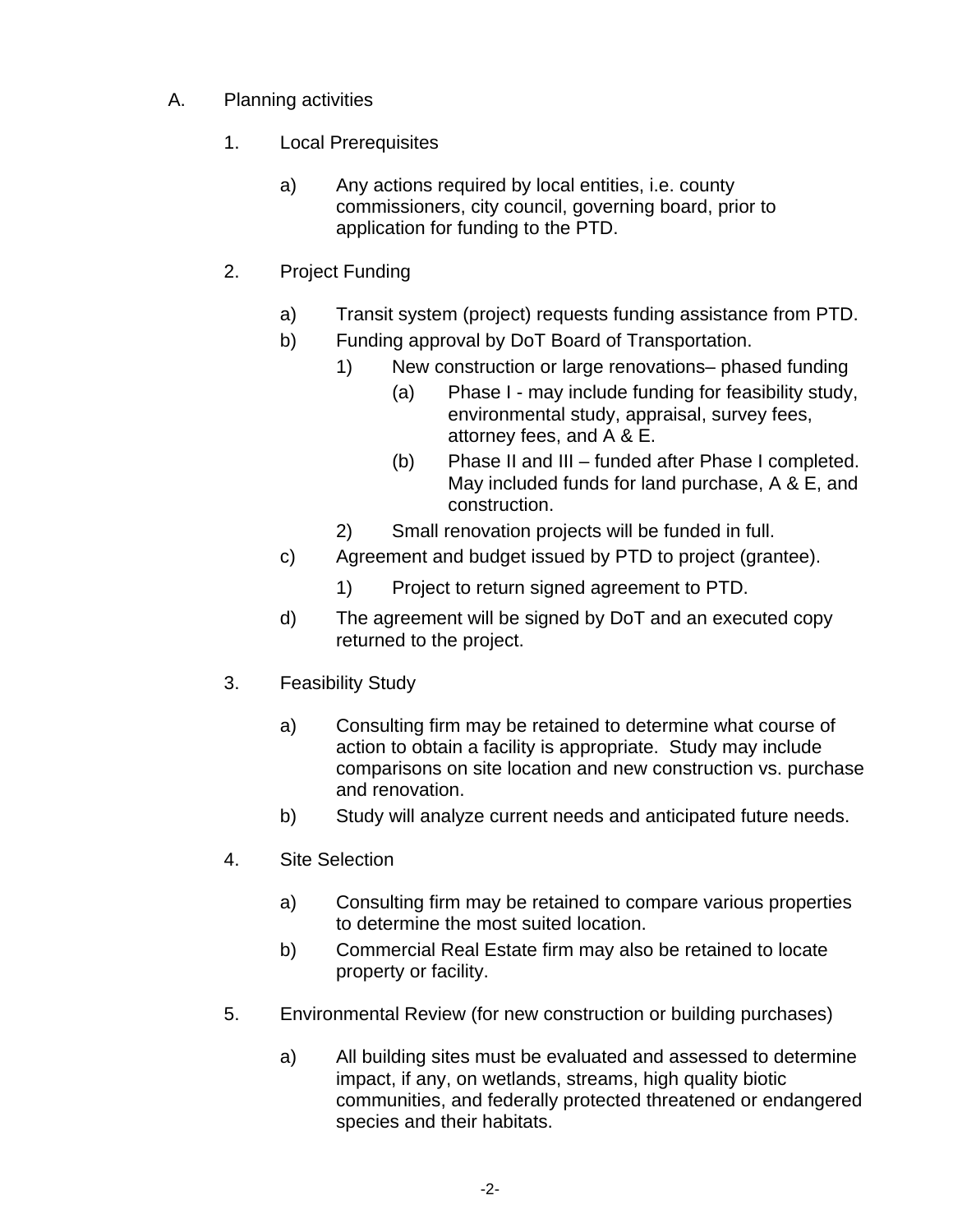- 1) Environmental review must be completed prior to purchase of property with public funds.
- 2) If property has already been purchased by the system or county, one of the following applies:
	- (a) If an environmental review or study has been completed, submit the document to PTD for Departmental review.
	- (b) If no environmental review or study has been completed, proceed to item 5 b).
- b) A consulting firm or NCDOT's Environmental Branch may be used to determine if there are any environmental issues that need to be addressed prior to construction.
	- 1) NCDOT's review may involve 4-6 weeks.
	- 2) A copy of the survey or plot map and description of the property will need to be furnished for review.
- c) If the environmental review indicates a "finding of no significant impact" (FONSI), the project will be able to proceed to the next step.
- d) If the findings indicate an adverse environmental affect, an environmental study including an "environmental impact statement" (EIS) will need to be conducted or an alternative site will need to be selected.
- e) State Environmental Requirements include, but are not limited to the following:
	- 1) North Carolina Environmental Policy Act (SEPA) of 1971 (N.C.G.S. 113A)
	- 2) Clean Air and Water (NCGS 143-211 and 113A)
	- 3) Coastal Area Management Act (CAMA) of 1974 (NCGS 113A-100)
- 6. Land Acquisition
	- a) At least one independent land appraisal must be completed by a N.C. Licensed Real Estate Appraiser within the **last 6 months**.
		- 1) If it is estimated that one million dollars or more of state or federal funds will be used to purchase the property, **two** independent appraisals must be conducted prior to the NCDoT review**.**
	- b) A certifying appraisal will be required to be completed once the original appraisal is complete.
		- 1) NCDOT's Right of Way Division can provide the certifying appraisal upon request by PTD.
		- 2) Two (2) copies of the appraisal and all relative documents should be submitted to PTD.
		- 3) The certifying appraisal typically takes 2-4 weeks.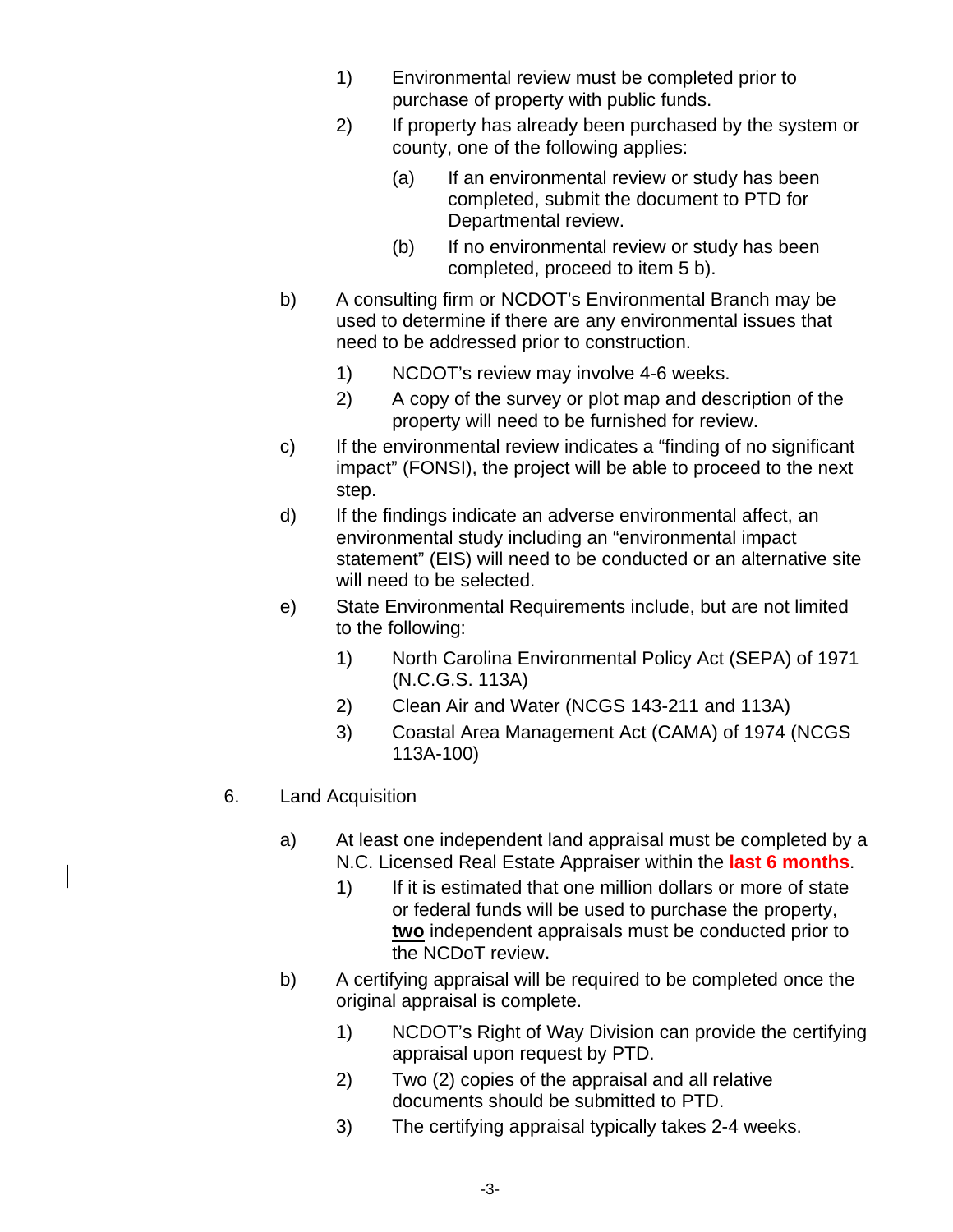- c) PTD will issue a letter indicating the system may proceed with the purchase of the land or alternative suggestions.
- d) A copy of the "Offer to Purchase" shall be submitted to PTD for review. Approval is required by PTD before entering into contract to purchase land.

## III. Renovation

- A. Purchasing existing building or updating current offices
	- 1. Project Funding
		- a) Transit system (project) requests funding assistance from PTD.
		- b) Funding approval by DOT Board of Transportation.
			- 1) Small renovation projects will be funded in full.
			- 2) Large renovation projects phased funding
				- (a) Phase I may include funding for feasibility study, environmental study, appraisal, survey fees, attorney fees, and A & E.
			- 3) Phase II construction funded after Phase I completed.
	- 2. Purchasing existing building for renovation
		- a) See above items II-A-1, 2, 4 and 6 for guidance on selection, purchase and funding.
		- b) Environmental issues may need to be addressed if any of the following exist:
			- 1) Property is a state or national historic site (N.C.G.S. 121- 12)
			- 2) Pre-existing condition, such as underground tanks.
				- (a) Environmental review will be required, see II-A-5.
	- 3. Existing offices to be renovated
		- a) No pre-planning actives required other than request for funding.
		- b) See item II-A-1 and 2.
		- c) Submit drawing(s) and details of changes to be made along with estimates of cost for renovation.
- IV. FTA funded projects
	- A. FTA oversight requirements for projects > \$250,000.
		- 1. Land acquisitions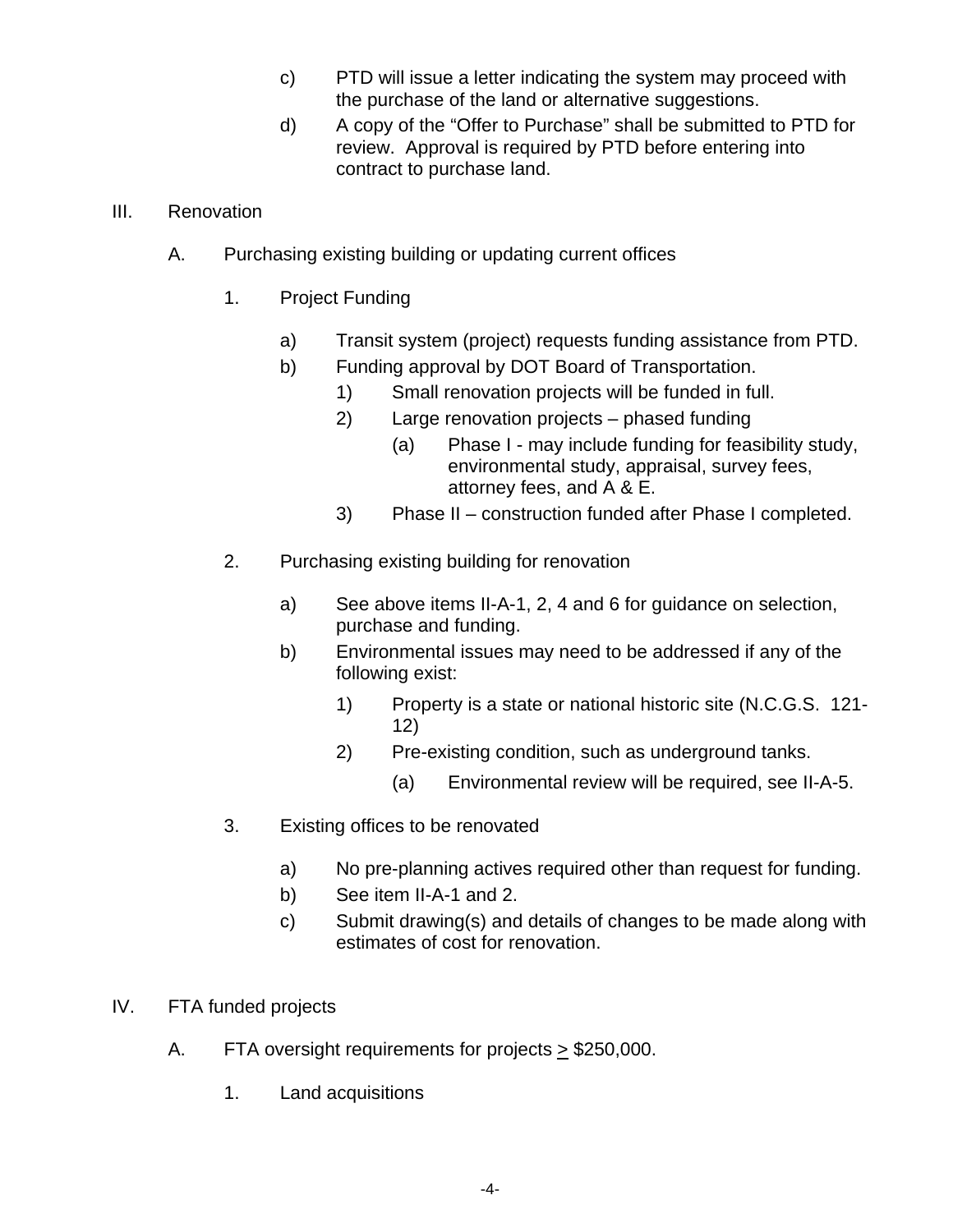- a) Submit the following documents to Regional FTA office for review and concurrence.
	- 1) Environmental Assessment
	- 2) Appraisal
	- 3) Certifying Appraisal
	- 4) Survey
- b) Must be approved by FTA before authorization for FTA funding can be issued.
- B. Application for FTA funding (amendment)
	- 1. Certifications and Assurances must be current
	- 2. Dunn and Bradstreet number (if not previously requested)
	- 3. Civil Rights Policies are current
	- 4. Project listed in STIP
- V. Design Phase
	- A. A registered architect or engineer must prepare plans and specifications in accordance with N.C.G.S. 133-1.1 if the construction related work falls into one of the following two categories.
		- 1. \$300,000 for projects that do not include major structural or foundation changes.
		- 2. \$100,000 for the repair of a public building affecting life safety systems.
		- 3. \$135,000 for projects that include "major structural change in framing or foundation support systems".
		- 4. \$135,000 for the construction of, or additions to public buildings.
	- B. Separate specifications must be drawn for each of the following four branches of work if the estimated project cost exceeds \$300,000.
		- 1. Heating, ventilating, air conditions, and accessories.
		- 2. Plumbing and gas fittings and accessories.
		- 3. Electrical wiring and installations.
		- 4. General work relating to the erection, construction, alteration or repair of the building that is not include in the first three branches.
	- C. Selection of an Registered Architect or Professional Engineer Request for Qualifications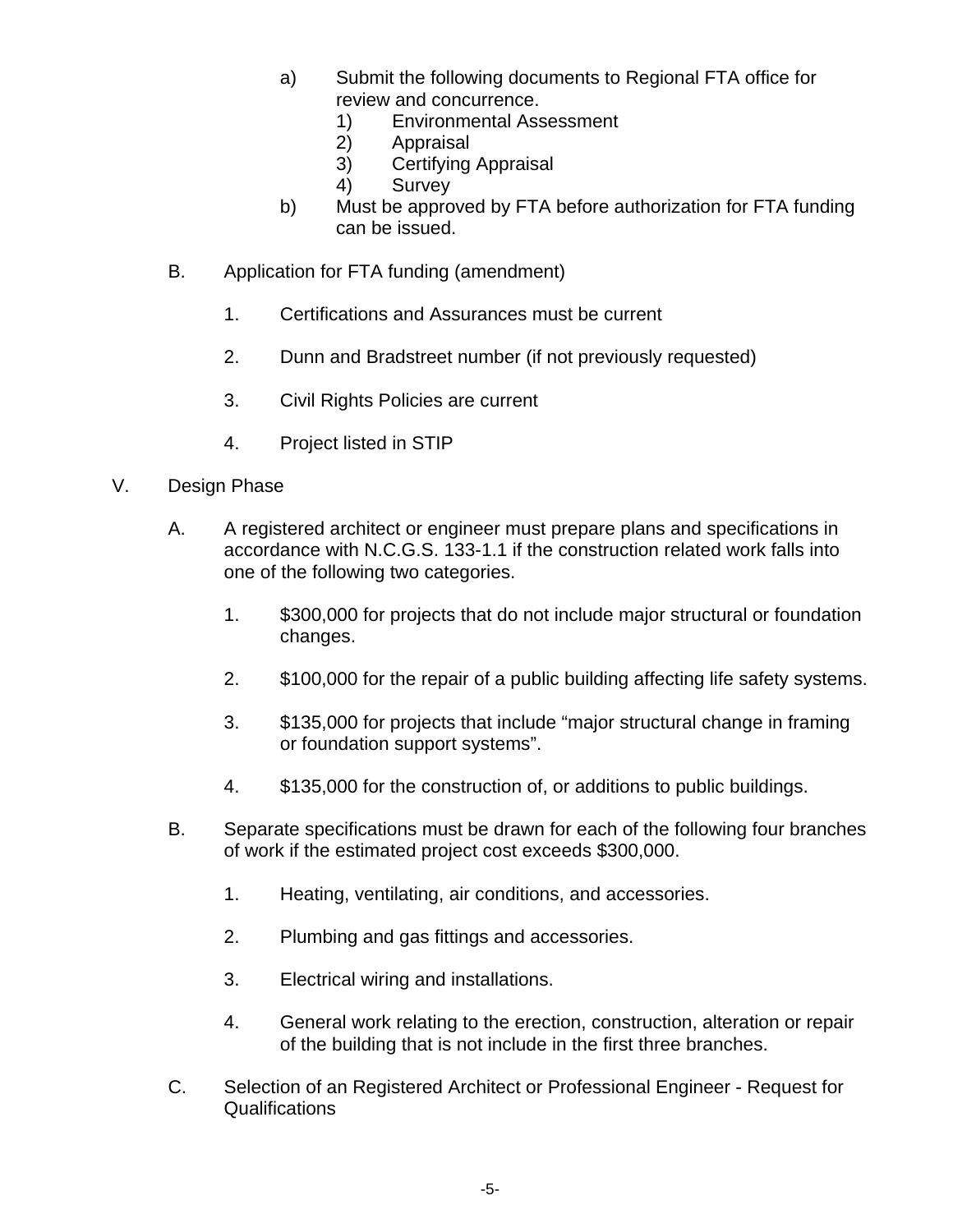- 1. Project shall follow applicable, N.C.G.S. 143-64.31-34 to retain a qualified registered architect or professional engineer.
	- a) Issue a RFQ indicating requirements for service and provide a description of construction project.
	- b) Selection shall be based on qualifications and competence.
	- c) Price negotiation is conducted with the most qualified offerer.
	- d) PTD shall review and approve selection prior to entering into a contract with Architect or Engineer.
- 2. Exemption from RFP and formal procedures for securing A & E Services, N.C.G.S. 143-64.32. (State funded only at this time.)
	- a) If design fee is estimated to be less than \$30,000, procedures in IV-C1 may be waived.
	- b) Exemption must be granted by project's governing board.
	- c) A/E firms may be contacted directly
		- 1) One or more may be evaluated for qualifications
		- 2) Negotiated contract
		- 3) PTD involvement in selection and negotiation required; prior approval required before entering into a contract.
- D. Schematic Design Phase
	- 1. Architect or Engineer shall prepare schematic phase.
		- a) A scaled site plan showing location and the size of the facility in relation to existing buildings, roads, walks, utility service, etc.
		- b) Single line drawings of the floor plan, including mechanical and electrical rooms, service areas, etc.
		- c) A general description of the project based on the designer's studies indicating the construction materials; framing systems; and mechanical, electrical and plumbing systems.
		- d) A statement of probable construction cost based upon area, volume or other appropriate units. (Estimates shall include a separate item for site work, utility extensions and other items outside the structure.
	- 2. Plans and documentation shall be submitted to PTD for review.
		- **a) NCDOT/General Service Division will assist PTD in reviewing design phases.**
		- b) Comments will be issued by PTD and to proceed to next phase.
		- c) Additional review and comment may be necessary by the Department of Insurance (DOI) (see I-B1) if applicable.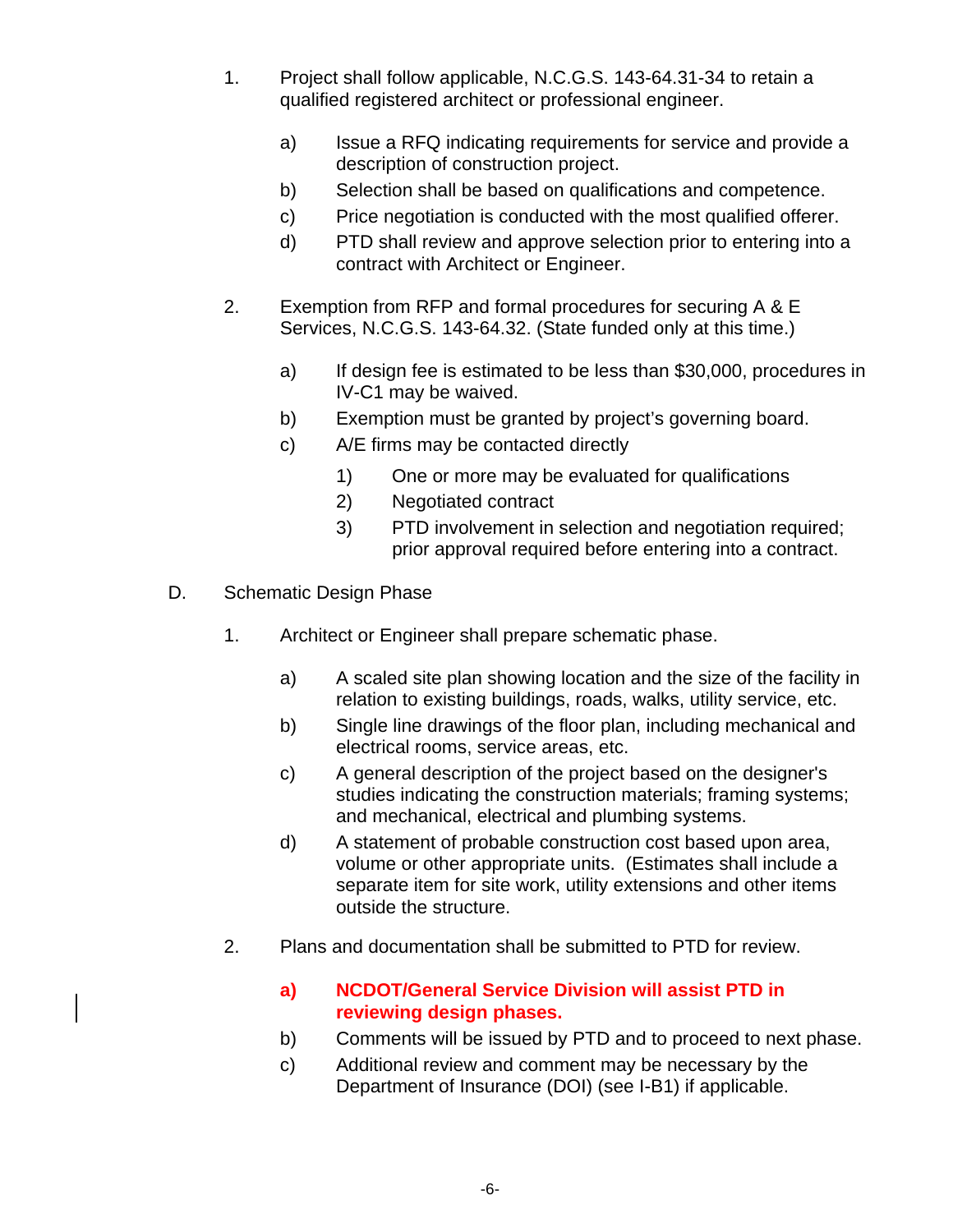- E. Design Development Phase
	- 1. Architect or Engineer shall prepare detailed plans and specifications.
		- a) The designer shall prepare the Design Development Documents, which include all basic elements, systems and materials to be used in the project.
		- b) Review and approval letter by local building inspector required prior to submitting documents to PTD.
			- 1) Submit with the design development phase the soil investigation report and all other reports or studies made for the project.
			- 2) A statement of probable construction cost based upon area, volume or other appropriate units.
	- 2. Plans and documentation shall be submitted to PTD for review.

## **a) NCDOT/General Service Division will assist PTD in reviewing design phases.**

- b) Comments will be issued by PTD and to proceed to next phase.
- c) Additional review and comment may be necessary by the Department of Insurance (DOI) (see I-B1) if applicable.
- F. Construction Document Phase
	- 1. The designer shall prepare working drawings and specifications in detail including materials; workmanship; finishes; mechanical and electrical systems; special equipment; site work; utility connections and services; bidding information; proposal, contract and bond forms; General and Supplementary General Conditions of the Contract; and any and all other information required for receiving of bids on the project.
	- 2. A cost estimate shall be submitted using quantity take-offs of major components and projected unit costs. Overhead, profit, taxes, insurance, etc., shall be included. Estimates must be prepared for all bid items, including alternates. A complete tabulation shall be furnished showing the breakdown of total appropriated and/or authorized funds. The designer is responsible for bringing the project within the budget as set forth in the design contract.
	- 3. Soil and Erosion Control Plan must be filed with DNER. A copy of the permit will need to be submitted with documents for review.
	- **4. Upon final review through NCDOT/General Service Division and approval by PTD and DOI if applicable, the project can be prepared to bid.**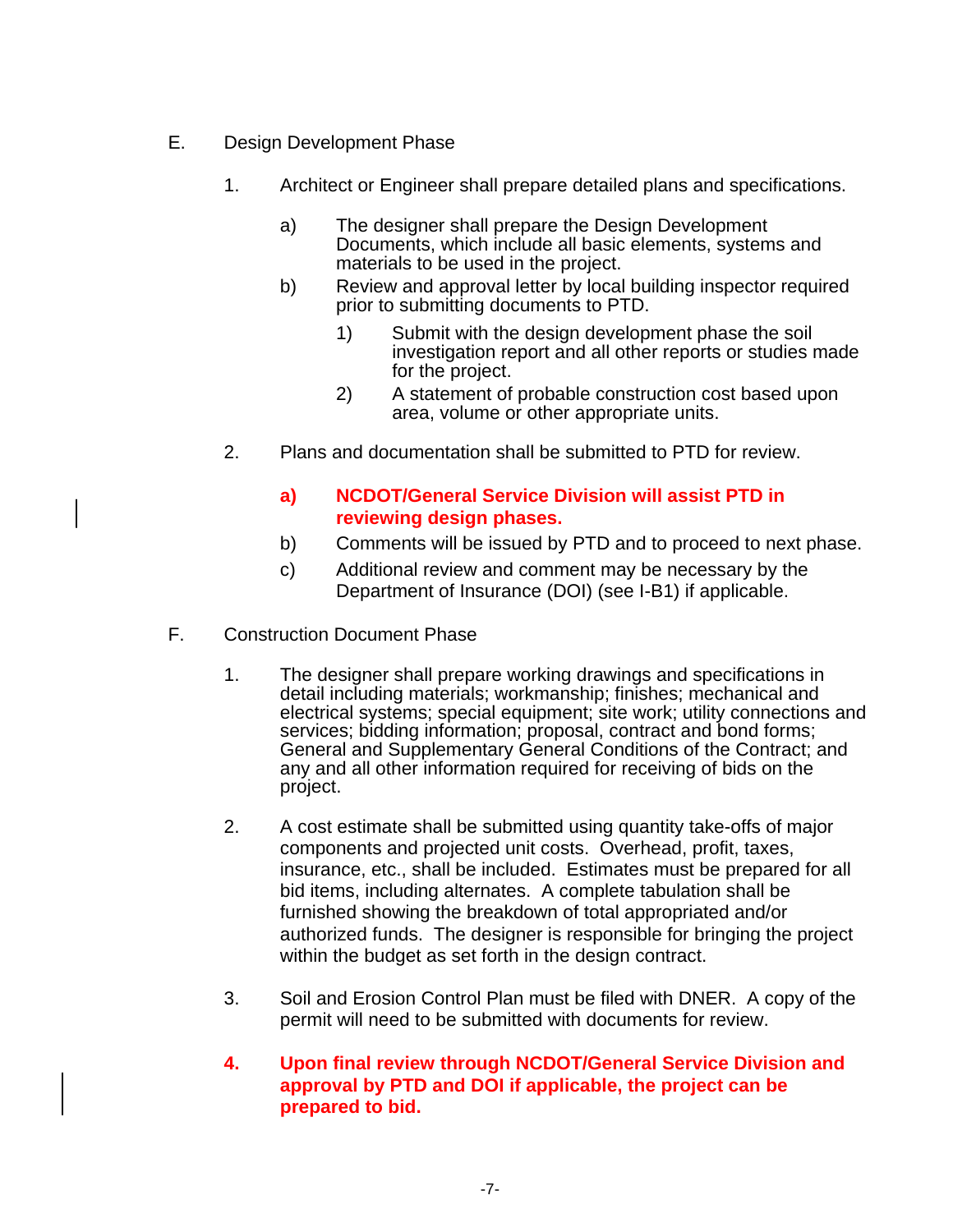- VI. Facility Bid and Construction
	- A. In addition to plans and specs, the designer is responsible for filing all permits, conducting the bid process, oversight of activities during construction and final closeout.
		- 1. A construction management consultant instead of the designer may monitor construction oversight of the facility.
	- B. Letting of bids shall be conducted in accordance with statutes. N.C.G.S. 143- 128 and 129.
		- 1. Project should follow and complete procurement checklist for formal bids or informal bids which ever is applicable.
		- 2. The Designer shall include in solicitation, Minority Business Enterprises, Women Business Enterprises, or Certified Disadvantaged Business Enterprises.
			- **a) In accordance with N.C.G.S. 143-128.6, good faith efforts must be documented on ALL construction costs.**
			- **b) NCDOT may require project specific minority goals. The PTD will provide this information to the project prior to the bid being let or solicited for informal bids.**
			- **c) Minority reporting will be tracked through NCDOT on the Subcontractor Payment Form.**
	- **C. Bid tabulation and formal request for funding should be submitted to PTD for review after bids are opened.** 
		- **1. Concurrence by PTD is required prior to entering into a contract with recommended Contractor.** 
			- **a) Minority reporting will be tracked through NCDOT on the Subcontractor Payment Form.**
			- **b) Construction projects requiring BOT approval must allow between 60–75 days between bid opening and executing contract for this process .**
			- **c) Procurement checklist and applicable documentation must be submitted to PTD for review and approval.**
			- **d) General Service Division will provide necessary bid review assistance.**
			- **e) Contractor's contract must also be reviewed by PTD.**
		- **2. Once review is complete and BOT approval is made project may enter in contract with Contractor.**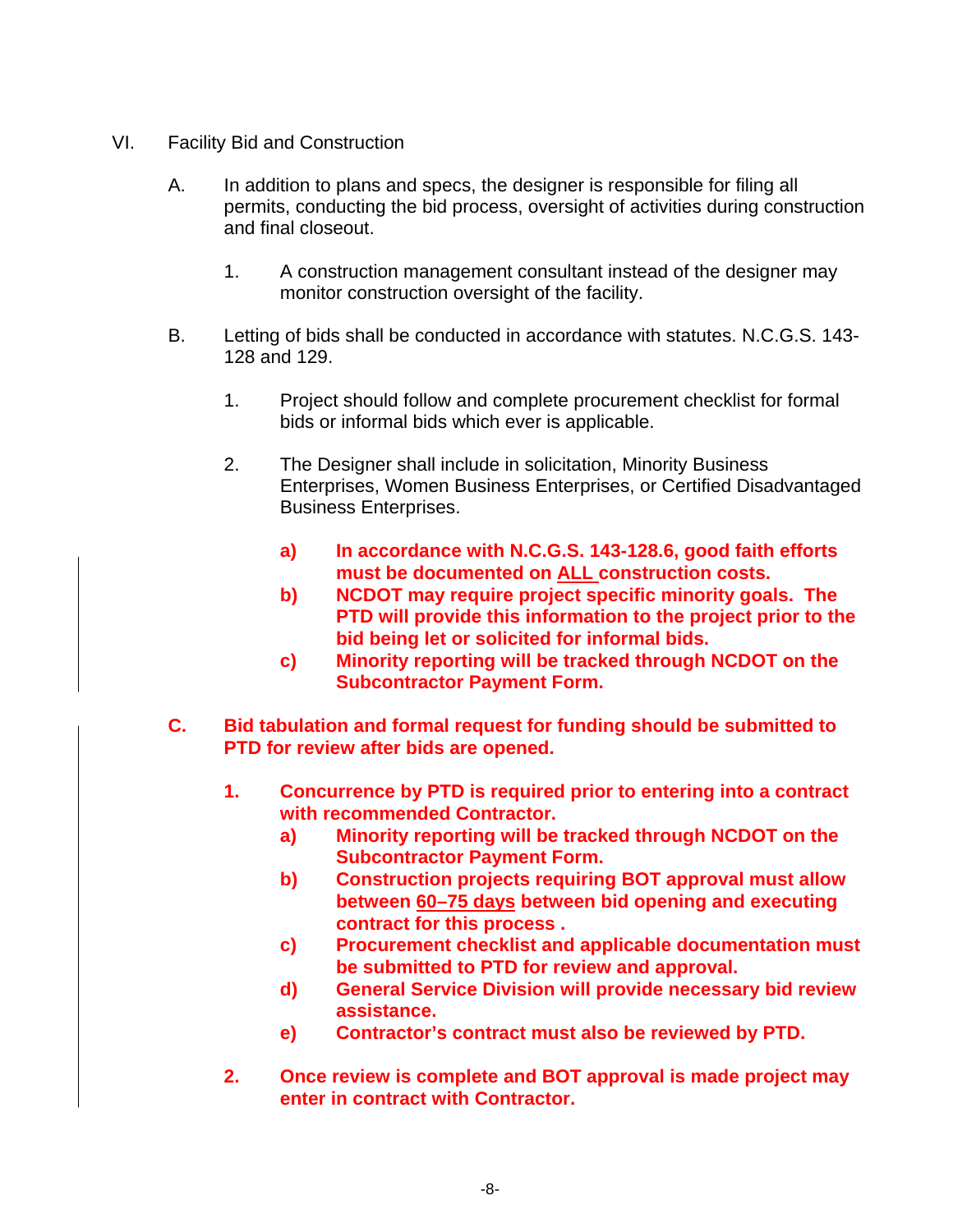- D. Request for reimbursement shall be submitted on a monthly basis with supporting documentation.
	- 1. A Certificate of Payment, form AIA G702, must accompany all reimbursement requests.
		- a) The certificate must be completed and signed by the Contractor and Designer.
		- **b) The minority reporting form will need to be submitted with payment.**
	- 2. A retainage of 5% may be withheld pending the close out or final audit.
- E. Change Order Procedures
	- 1. No change in the construction from approved plans and specifications shall be made unless and until a change order has been duly prepared and approved, except in case of emergency endangering life or property.
	- 2. Change orders shall be prepared substantially in the format used by the State, form OC-24. Sufficient copies to provide one to each holder of contract documents and one copy for the contractor's surety.
	- 3. Change orders shall be submitted by the designer to the owner and shall be accompanied by a complete breakdown showing computation of the cost together with a written explanation of the change and reasons for change.
	- 4. The designer, by his submission of the change order to the owner, certifies that he has examined and analyzed the change order and has found it to be in order, and the cost reasonable.
	- 5. The owner shall forward a copy of the change order to the PTD for final approval.
	- 6. Incomplete change orders will be returned for correction and completion. Note that cost breakdown must justify the cost.
- F. Final inspections shall be the responsibility of the designer or Construction Manager.
	- 1. A PTD staff member may participate in the final inspection
	- 2. A copy of the final inspection report shall be submitted to PTD.
	- 3. The retainage will be released.